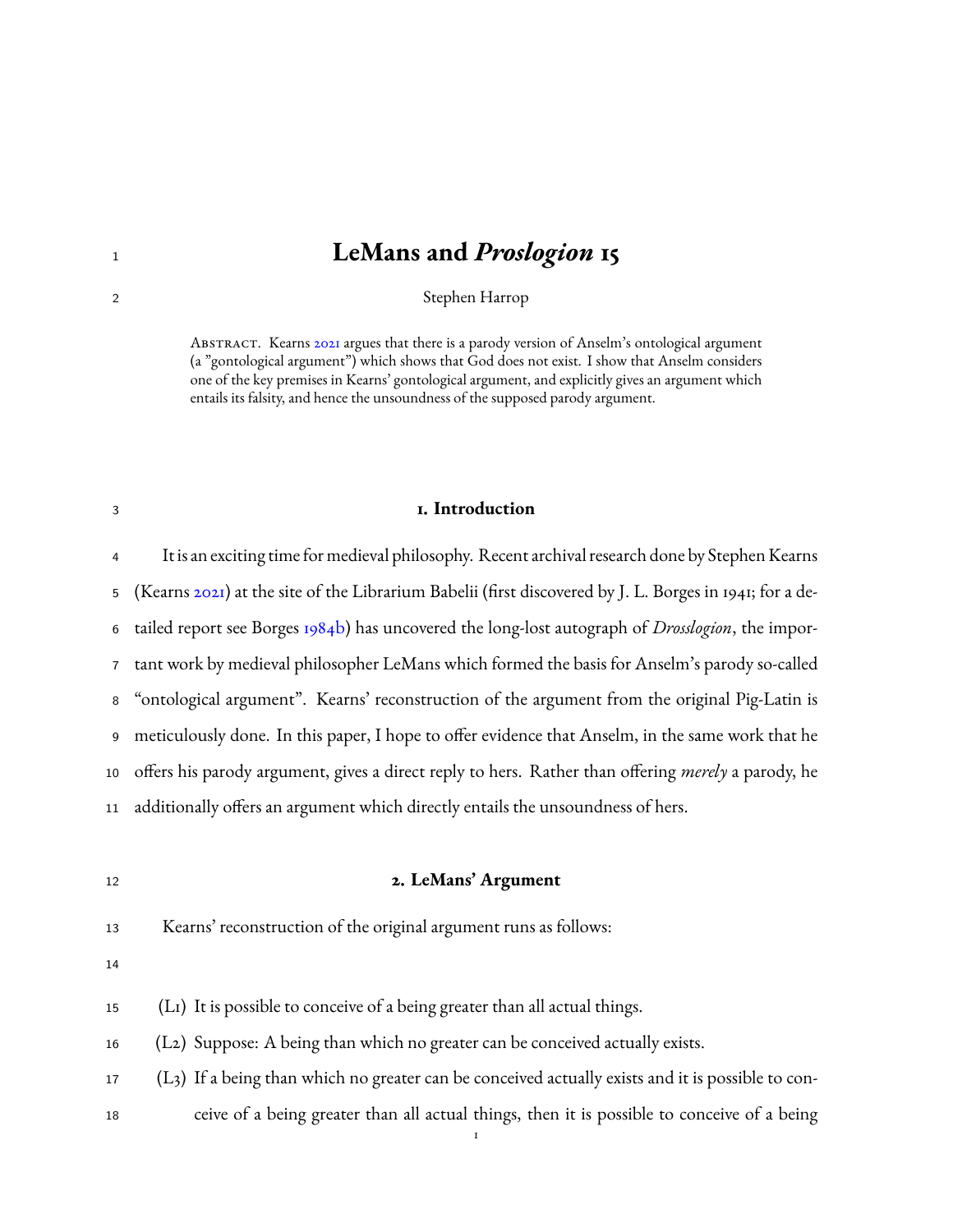|    | STEPHEN HARROP<br>$\mathbf{2}$                                                                           |
|----|----------------------------------------------------------------------------------------------------------|
| 19 | greater than a being than which no greater can be conceived - namely, a being greater                    |
| 20 | than all actual things.                                                                                  |
| 21 | (L4) It is not possible to conceive of a being greater than a being than which no greater can be         |
| 22 | conceived.                                                                                               |
| 23 | (L5) (Hence) A being than which no greater can be conceived does not actually exist. (Reduc-             |
| 24 | tio of 2, from 1-4.) (Kearns 2021, 448; I have relabeled the premises but otherwise changed              |
| 25 | nothing else)                                                                                            |
| 26 |                                                                                                          |
| 27 | Some liberties have been taken with the original text. For instance, while classical Pig-Latin           |
| 28 | has no articles, definite or otherwise, medieval Pig-Latin does. That being said, the argument is, I     |
| 29 | believe, a faithful reconstruction of the original. Kearns notes, of LeMans' argument, that "it is un-   |
| 30 | clear how one might rationally support [Anselm's] argument without also advocating [LeMans']."           |
| 31 | (452)                                                                                                    |
| 32 | I want to argue, however, that it is clear how Anselm can rationally support his argument with-          |
| 33 | out supporting LeMans'. Specifically, I will present evidence that Anselm indirectly considers (L1)      |
| 34 | - the premise that it is possible to conceive of a being greater than all actual things - and rejects it |
| 35 | as the result of an argument.                                                                            |
|    |                                                                                                          |
| 36 | 3. Proslogion 15                                                                                         |
| 37 | Anselm offers his parody of LeMans' argument in <i>Proslogion</i> 2. The relevant portion is:            |
| 38 | Now we believe that You are something than which nothing greater can be thought.                         |

 Or can it be that a thing of such a nature does not exist, since 'the Fool has said in his heart, there is no God' [Ps. 13:1; 52:1]? But surely, when this same Fool hears what I am speaking about, namely, 'something-than-which-nothing-greater-can- be-thought', he understands what he hears, and what he understands is in his mind, even if he does not understand that it actually exists. For it is one thing for an object to exist in the mind, and another thing to understand that an object actually exists…And surely that-than-which-a-greater-cannot- be-thought cannot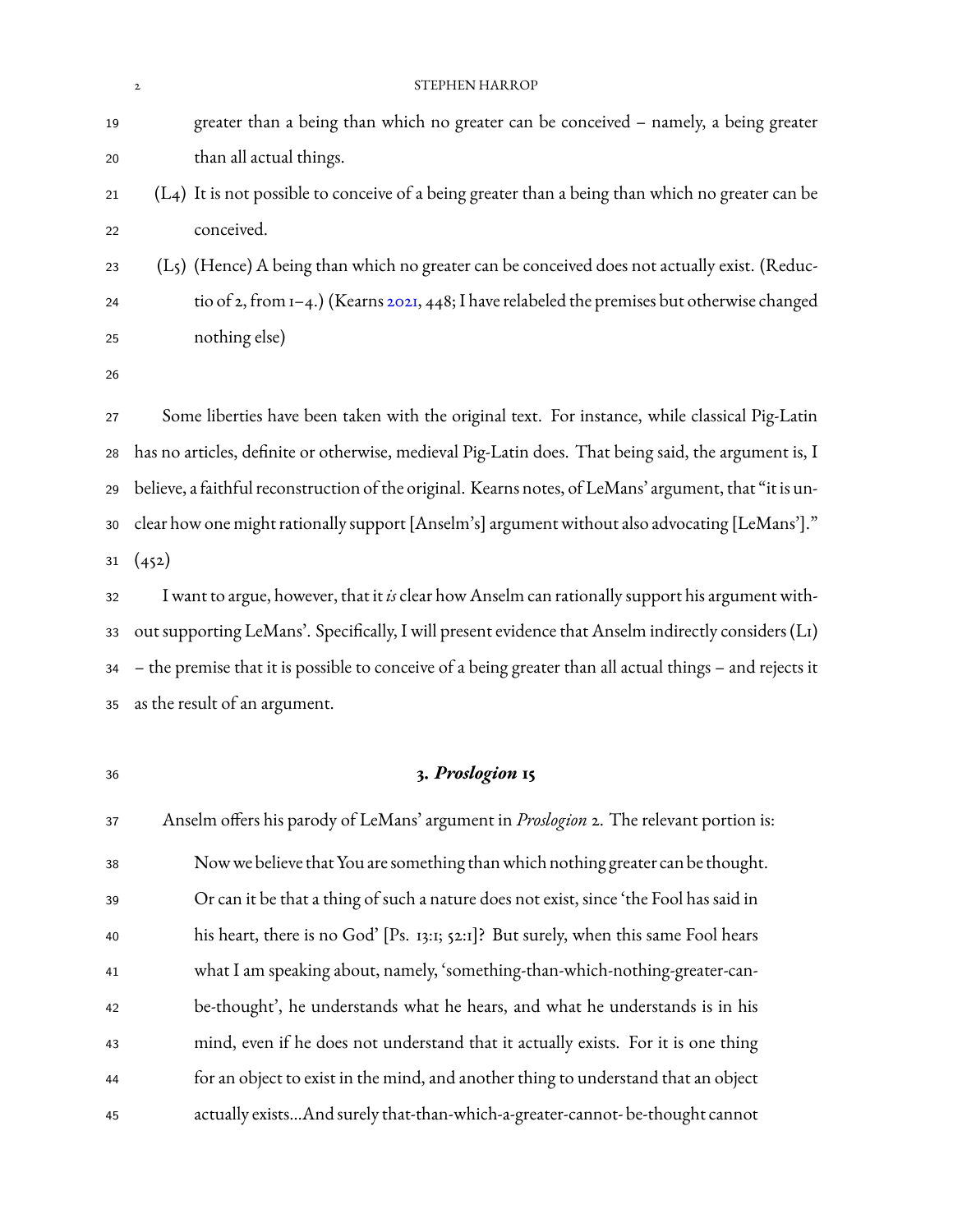LEMANS AND *PROSLOGION* 15

| 46 | exist in the mind alone. For if it exists solely in the mind, it can be thought to                        |
|----|-----------------------------------------------------------------------------------------------------------|
| 47 | exist in reality also, which is greater. If then that-than-which-a-greater-cannot-                        |
| 48 | bethought exists in the mind alone, this same that-than-which-a-greater-cannot-                           |
| 49 | be-thought is that-than-which-a-greater-can-be thought. But this is obviously im-                         |
| 50 | possible. (Anselm 1998b, 87-8)                                                                            |
| 51 | Most people stop reading there. But it is important to note that Anselm goes on to give an                |
| 52 | elaboration of several of the points addressed in that section later on in the work. Most importantly     |
| 53 | for our purposes, he writes the following, in <i>Proslogion</i> 15 (translation my own, from Anselm 1946- |
| 54 | 1961, v. I, p. 112):                                                                                      |
| 55 | Hence, Lord, not only are you that greater than which is unable to be thought,                            |
| 56 | but you are something greater than can be thought [cogitari possit, emphasis mine].                       |
| 57 | For since something of this kind [i.e., something greater than can be thought] can                        |
| 58 | be thought to be [valet cogitari esse, emphasis mine], if you are not this thing itself,                  |
| 59 | something greater than you is able to be thought [potest cogitari, emphasis mine],                        |
| 60 | which is unable to happen.                                                                                |
| 61 | Let us reconstruct this, somewhat charitably, as follows:                                                 |
| 62 |                                                                                                           |
| 63 | (A1) God is some-being-greater-than-which-cannot-be-thought-of (an S). (premise)                          |
| 64 | (A2) It is possible to think <i>that there is</i> some being greater than can be thought-of. (premise)    |
| 65 | $(A3)$ If an S can be thought-of, then it is possible to thought <i>that there is</i> some being greater  |
| 66 | than that S. (from $(A2)$ )                                                                               |
| 67 | (A4) It is not possible to think <i>that there is</i> some being greater than an S. (premise)             |
| 68 | $(A5)$ An S cannot be thought-of. (from $(A3)$ and $(A4)$ )                                               |
| 69 | (A6) God cannot be thought-of. (from $(A1)$ and $(A5)$ )                                                  |
| 70 |                                                                                                           |
| 71 | The turning point of my reconstruction of Anselm's argument is that thinking-that-there-is                |
|    |                                                                                                           |

 and thinking-of are importantly different. This is my way, in English, of rendering the difference between *cogitari* and *cogitari esse* (literally, "to be thought" and "to be though to be"). The first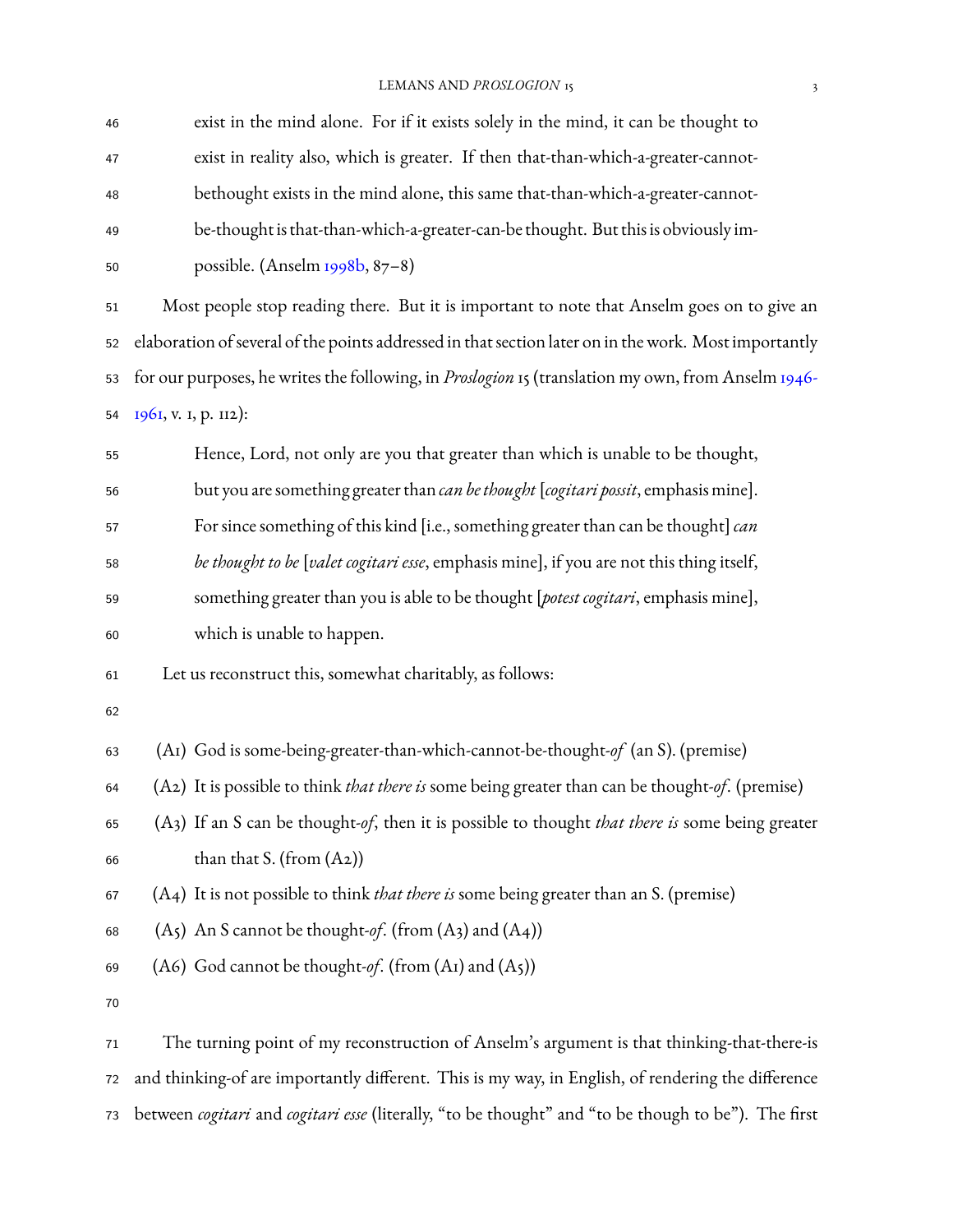#### 4 STEPHEN HARROP

<sup>74</sup> is, roughly, to conceive of that entity, to entertain its concept, without any particular existential commitment. The second is to endorse a proposition concerning the existence of some entity.<sup>[1](#page-3-0)</sup> 75

 This distinction is important, because it helps Anselm avoid apparent paradox. For without this distinction, he would be stuck arguing that we may think-of a being that is greater than ev- ery being we can think-of (which we should note is almost exactly (L4) from LeMans' argument unnegated). That would be a pretty puzzle indeed, and perhaps enough to sink the project of the *Proslogion*. But no such apparent antinomy is involved here. Anselm may reason nicely about such a being by thinking *that there is* such a being, rather than thinking-*of* it.[2](#page-3-1) 81

 Not every proposition that one can take a thinking-that-there-is attitude towards, according to Anselm, necessarily corresponds to some being, state of affairs, or other entity that one can take a 84 thinking-of attitude towards. This the point of  $(A_4)$ . And note that, if this argument is successful, *any* S will not be able to be thought-of. If the argument is sound, then, one is forced to reject (L1) in LeMans' argument, since anything greater-than-which-cannot-be-thought is also something that cannot be thought-of.

 Note, finally, that Kearns distinguishes two senses of (L1). First, there is the sense where it asserts that, for every actual thing, we may think-of something greater than that thing. Second, there is the *intended* sense, that it is possible to think-of something greater than any actual thing. Let's rephrase (L1) slightly to match this:

- 92 (L1') It is possible to think-of a being such that, for every actual being  $\alpha$ , that being
- 93 is greater than  $\alpha$

<sup>94</sup> And this, of course, is what Anselm denies with the conclusion of his argument. It holds, recall, <sup>95</sup> for any S. So no S may be thought-of, actual or otherwise.

<span id="page-3-0"></span><sup>1.</sup> My use of "think" and its cognates rather than "conceive" and its does not reflect any thick philosophical difference, only a slavish desire to stick to the surface meaning of the Latin.

<span id="page-3-1"></span><sup>2.</sup> A reader for the journal points out (correctly I think) that to make greater headway on this problem, one should look to *Monologion* 65, wherein Anselm himself asks how, though it is ineffable how God is a Trinity and yet One, we may nonetheless reason about such a being. This chapter makes crucial use of a distinction in some ways similar to the one I make: "This line of reasoning, therefore, allows our conclusions about the supreme nature to be true and the supreme nature itself to remain ineffable. We understand them to be indicating the supreme nature by means of something else, rather than expressing it by means of what is proper to its essence." (Anselm [1998a](#page-6-4), 71) One does not think-of God's essence, but uses a workaround.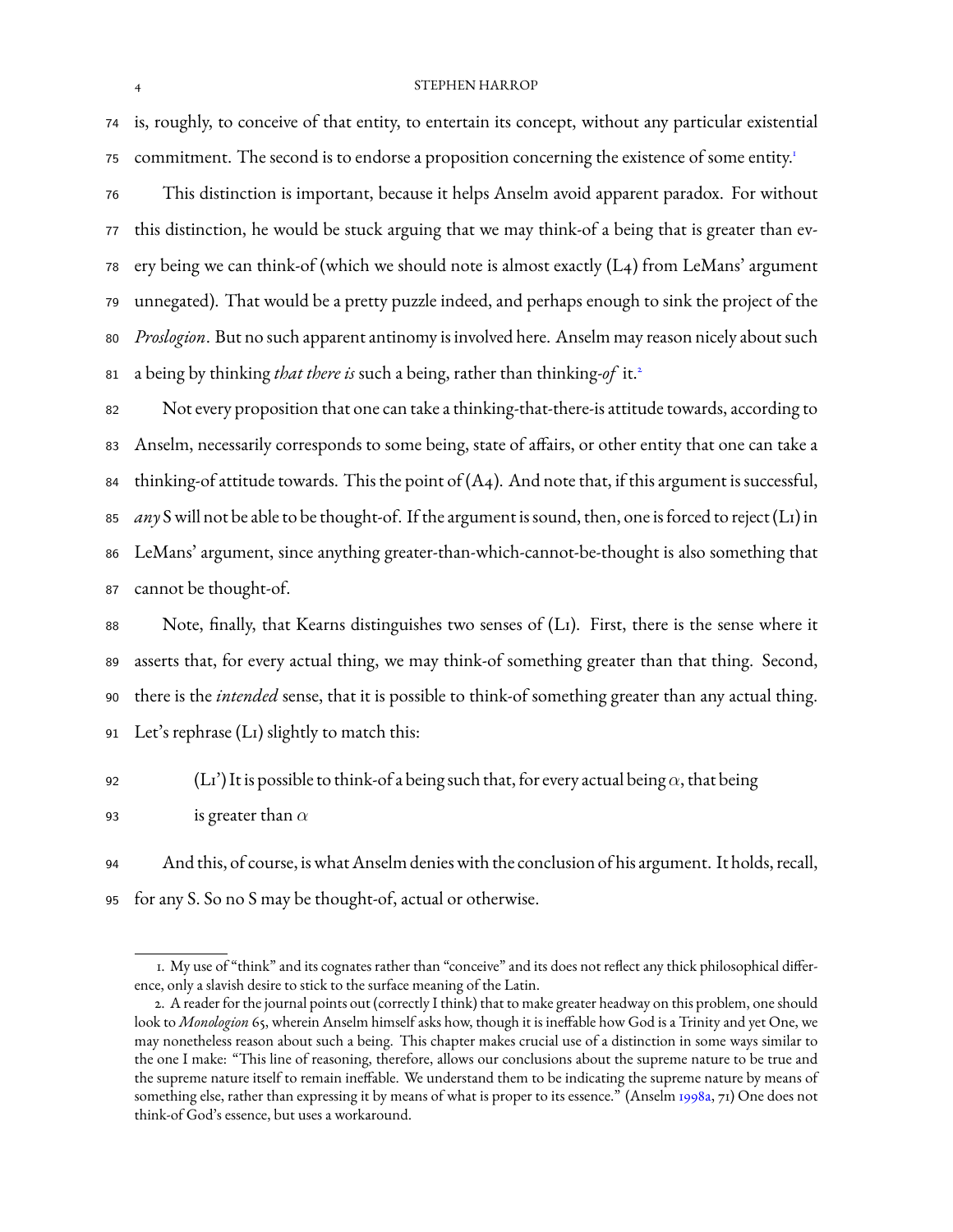There is a somewhat subtle point here. It is perhaps natural to give the argument about the following gloss: Anselm's putative response is that, if God is an S, and God is actual, then it is not possible to think-of an S. And this gloss bears a structural similarity to a response which supposes that something actual is a thing such that nothing greater than it can be thought-of. And that – one might think – is obviously no good as an objection. So, just as accomplices share in the crime of the criminal, so does Anselm's reply share in the futility of the second response.

 But this, above, is *not* Anselm's response. Rather, it is that any S you like, anything such that nothing greater than it can be thought-of, cannot itself be thought-of. Here is how we see this. Almost by definition, S must be the thing in question greater than all actual things, since if itwasn't, we could think-of a greater thing. But of course, as Anselm thinks he has just shown, it is not possible to think-of S *at all*. Hence, it is not possible to think-of a thing greater than all actual things. That is, (L1') is false. And we reach the conclusion that it is false without assuming anything about the *actuality* of the S in question, and hence about God. The entire argument is existence- neutral. No question-begging, no apparent paradox, and no requirement to conceive that there exists a being greater than any actual being - it appears Anselm thought of it all!<sup>[3](#page-4-0)</sup> 

## **4. Concluding Remarks**

 My point here is not to argue that Anselm's argument in response to that of LeMans' is sound, even though all three premises are varying degrees of plausible. (A1) seems true by definition on the classical conception of God. (A2) appears at least minimally plausible; no contradiction is obviously involved in the relevant conception. (A4) is probably the most vulnerable, as it posits a substantive and perhaps non-trivial connection between thinking-that-there-is and thinking-of.<sup>[4](#page-4-1)</sup> But I have not set out here to defend Anselm's parody's *soundness*. Instead, what I have tried to show is that Anselm explicitly endorses a proposition which entails the falsity of (L1), and hence entails that LeMans' argument is unsound – and he even gives an argument for it. Nor have I set out to defend the ontological argument. There may be something else quite wrong with it, or there may not. My argument does not touch that. Nor have I argued that the argument from *Proslogion*

<span id="page-4-1"></span><span id="page-4-0"></span><sup>3.</sup> Please pardon the pun.

<sup>4.</sup> To give a fully worked-out account of just what a theory incorporating such a connection would look like is far beyond the scope of the present task. Nonetheless, that is what Anselm appears to be after.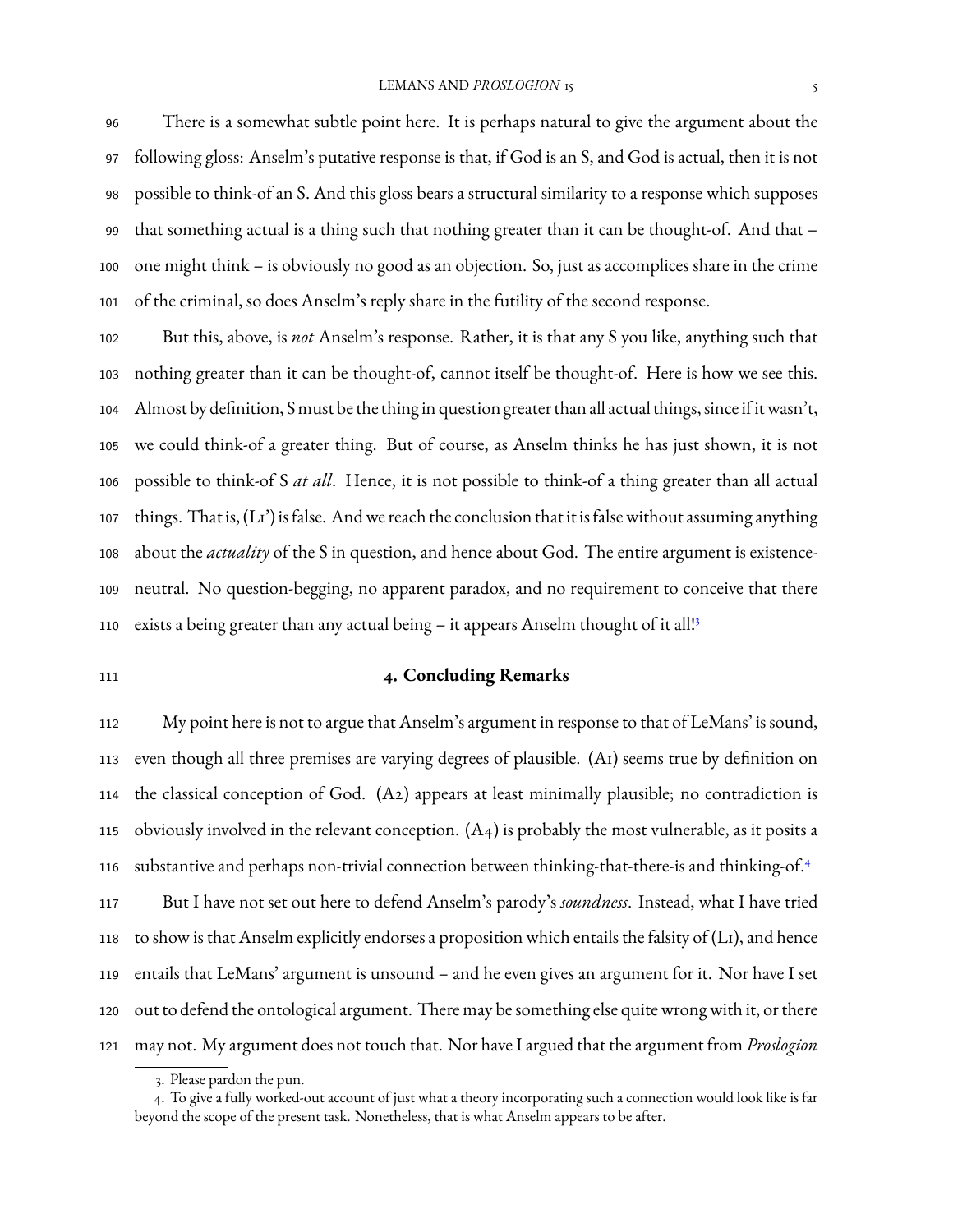#### STEPHEN HARROP

 15 entails any controversial existence claims by itself. Coupled with Anselm's general ontological argument, yes, it does. But that does not touch the analysis in §3.

 Instead, what I have argued is this. Not only does Anselm plausibly reject (L1) in the same work that he offers the ontological argument, he gives a concrete reason as to *why* he does. Namely, he argues that any S must also be a being that cannot be thought-of, and since any being greater than all actual beings must be an S, a being greater than all actual beings can't be thought-of.

 Maybe Anselm's argument works, and maybe it doesn't. Further inquiry is required. But even if it doesn't, his argument is no mere parody of LeMans', for he explicitly rejects one of the key premises of her argument. Hence, it is free from the problems which afflict an argument which has a relevantly similar parody.